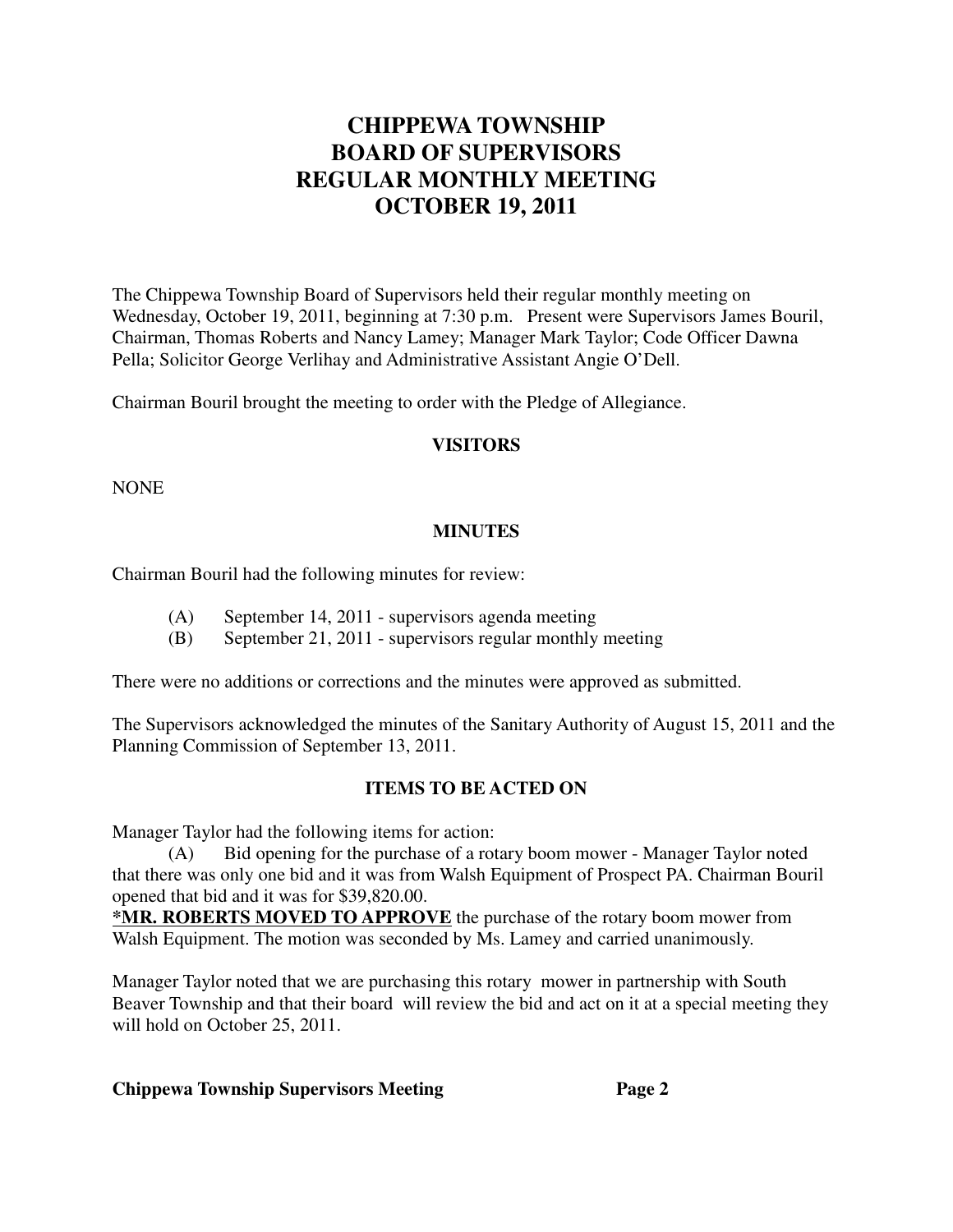#### **October 20, 2011**

(B) Police Car Bids - Manager Taylor reported that he had received three bids for the 2002 Ford Explorer Police car. Chairman Bouril opened the bids and they were as follows:

- (1) Sulli Motors of Ambridge PA \$768.00<br>
(2) Chicago Motors of Chicago ILL \$507.00
- $(2)$  Chicago Motors of Chicago ILL
- (3) Glenn Freed of Ellwood City \$1,058.00

**\*MS. LAMEY MOVED TO APPROVE** the highest bid from Glenn Freed of Ellwood City for \$1,058. The motion was seconded by Mr. Roberts and carried unanimously.

There were no further items for action

### **REPORTS**

Chairman Bouril had the following reports for review:

Police **Zoning** Road Code Officer Wage tax and OPT Fire

Financial Real Estate and Per capita

### **MANAGER'S REPORT**

(A) COG UCC Appeals Board Resolution No. 2011 - 12 **RESOLUTION NO. 2011-12 OF THE TOWNSHIP OF CHIPPEWA, BEAVER COUNTY, PENNSYLVANIA FOR ESTABLISHMENT OF A REGIONAL BOARD OF APPEALS THROUGH THE BEAVER COUNTY REGIONAL COUNCIL OF GOVERNMENTS ON MATTERS RELATING TO THE PENNSYLVANIA UNIFORM CONSTRUCTION CODE ACT, AS MAY BE AMENDED FROM TIME TO TIME, AND AS ADOPTED BY THE TOWNSHIP OF CHIPPEWA.**

> Manager Taylor reported that this resolution appoints a regional board of appeals through the Beaver County Regional Council of Governments on matters relating to the Pennsylvania Uniform Construction Code Act. If there were any UCC appeals to MDIA, this regional appeals board would handle the appeals. Mr. Taylor recommended approval.

**\*MR. ROBERTS MOVED TO APPROVE** Resolution No. 2011-12. The motion was seconded by Ms. Lamey and carried unanimously.

**Chippewa Township Supervisors Meeting Page 3 October 20, 2011**